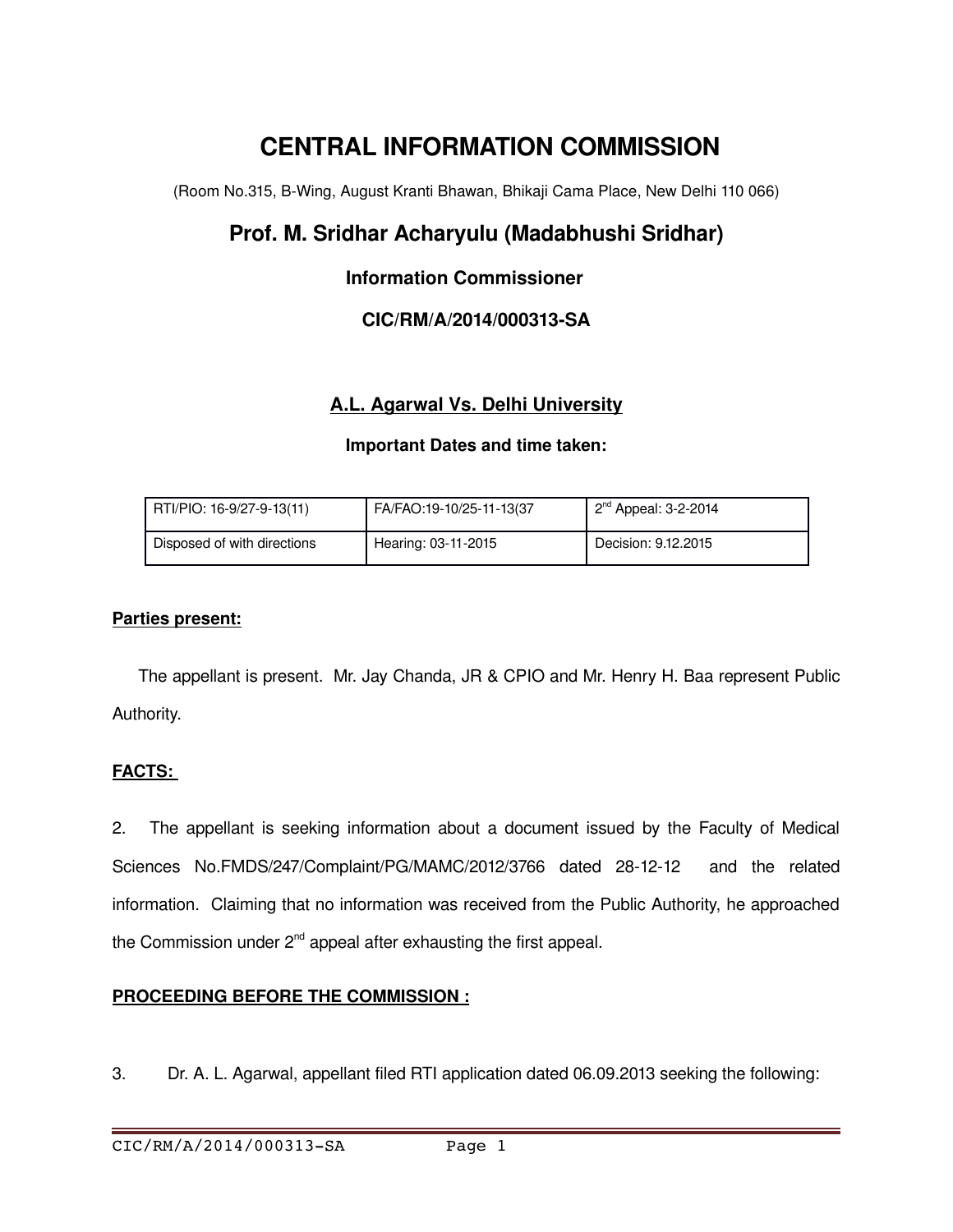1. Certified copy of document: FMDS/247/Complaint/PG/MAMC/2012/3766 dated 28.12.2012.

2. Certified copy of all the correspondence/file noting in connection to this document.

3. Copy of the rules, under which this document has been issued.

4. Copy of the rules, which permits a medical teacher to be the thesis guide of 3 PGs every year.

4. Mr. Jay Chanda, Central Public Information Officer of the university replied through a letter dated 27.09.2013, quoting the response of Dy. Registrar (Faculty of Medical Sciences) who said that disclosure of such information would be inappropriate, as it would endanger the physical safety of the complainants/accused. Further, such personal information is held by the University in fiduciary relationship with the individuals concerned. Therefore, as per input of Deputy Registrar (Faculty of Medical Sciences), that the request of the applicant attracts section  $8(1)(g)$  read with section 8(1)(j) & (e), and as per advice of Deputy Registrar, CPIO has transferred the original application to the PIO, National Commission for Women. The CPIO also furnished copy of letter written by Deputy Registrar.

5. Being unsatisfied, Dr. A. L. Aggarwal filed First Appeal on 19.10.2013. She disputed the Deputy Registrar's contention that section  $8(1)(q)$ , (i) & (e) of RTI Act would authorize them not to disclose. She also questioned the presumption of Delhi University that NCW would release the information. She stated that "obviously it is wrong to say that disclosure of information about University rules is exempted under section  $8(1)(g)$ , (i) & (e) of RTI Act or NCW would provide it". The appellant pleaded that rule of severability should have been used in relation to point 'B'. The Registrar and Appellate Authority had upheld the contention of the Deputy Registrar and transfer of application to NCW. Then appellant filed second appeal, claiming that PIO of National Commission for Women did not furnish any reply and her first appeal dated 15.12.2013 was also not replied. She pleaded the following grounds: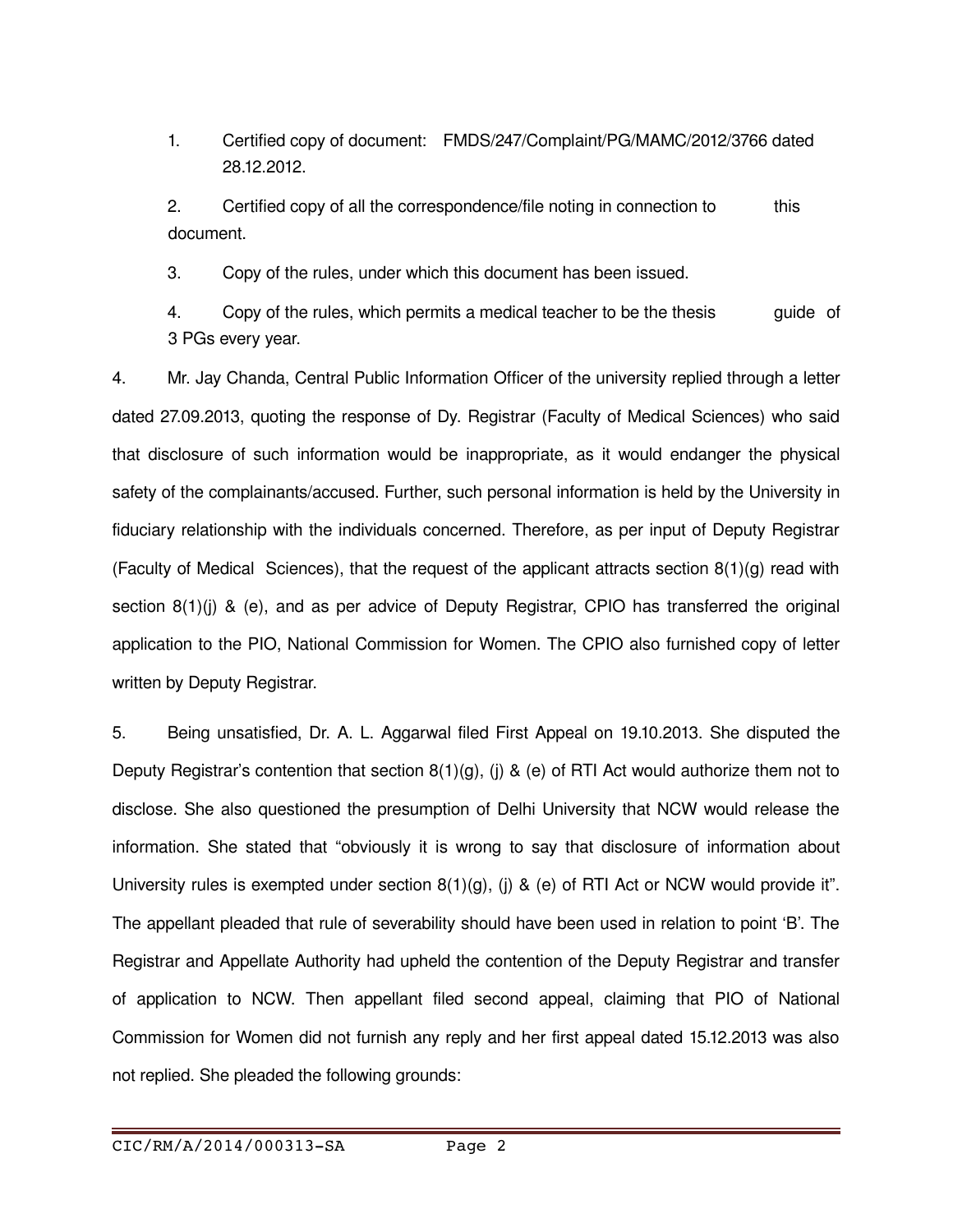"A. Document No. FMDS/247/Complaint/PG/MAMC/2012/3766 dated 28.12.12 has been created and issued by the Faculty of Medical Sciences, University of Delhi. Hence, University of Delhi is the custodian of this document and not the National Commission for Women.

B. The Hon'ble CIC can satisfy itself by perusing the said document that it contains no reference to the National Commission for Women and instead has reference to some GB Pant Hospital document, which has also not been released.

C. 4 point information about this document was denied by University of Delhi on the pretext that National Commission for Women is the seat of Enquiry and thus transferred the RTI application to them.

D. The Medical Council of India stipulates that not more than 2 PG students can be admitted per year per recognized PG teacher and accordingly one PG teacher cannot be thesis guide to more than 2 PG students per year.

6. She requested the Commission to examine the file and direct for release of complete information as sought in RTI application.

7. During hearing, the CPIO and other officers of the University claimed that the PG students filed complaints against the appellant and her husband, alleging sexual harassment and as per the law details about complaint and related information could not be given to two doctors husband and wife (appellant). The Commission on 03.11.2015 exercising its power under section 19 (a)(1) of RTI Act directed Mr. Henry H. Baa, Joint Registrar (Faculty of Medical Sciences), Delhi University to produce record before the Commission about proceedings against Dr. A. L. Agarwal and her husband, regarding correspondence with the National Commission for Women based on the complaint of PG students. Accordingly on 09.11.2015, a bundle of documents was submitted to this Commission in sealed cover.

8. On perusal of that record it was observed that NCW has taken suo-moto cognizance and constituted inquiry committee under Section 8 (1) read with Section 10(1) and (4) of NCW Act 1990 to inquire into the complaint regarding the alleged harassment of female PG student by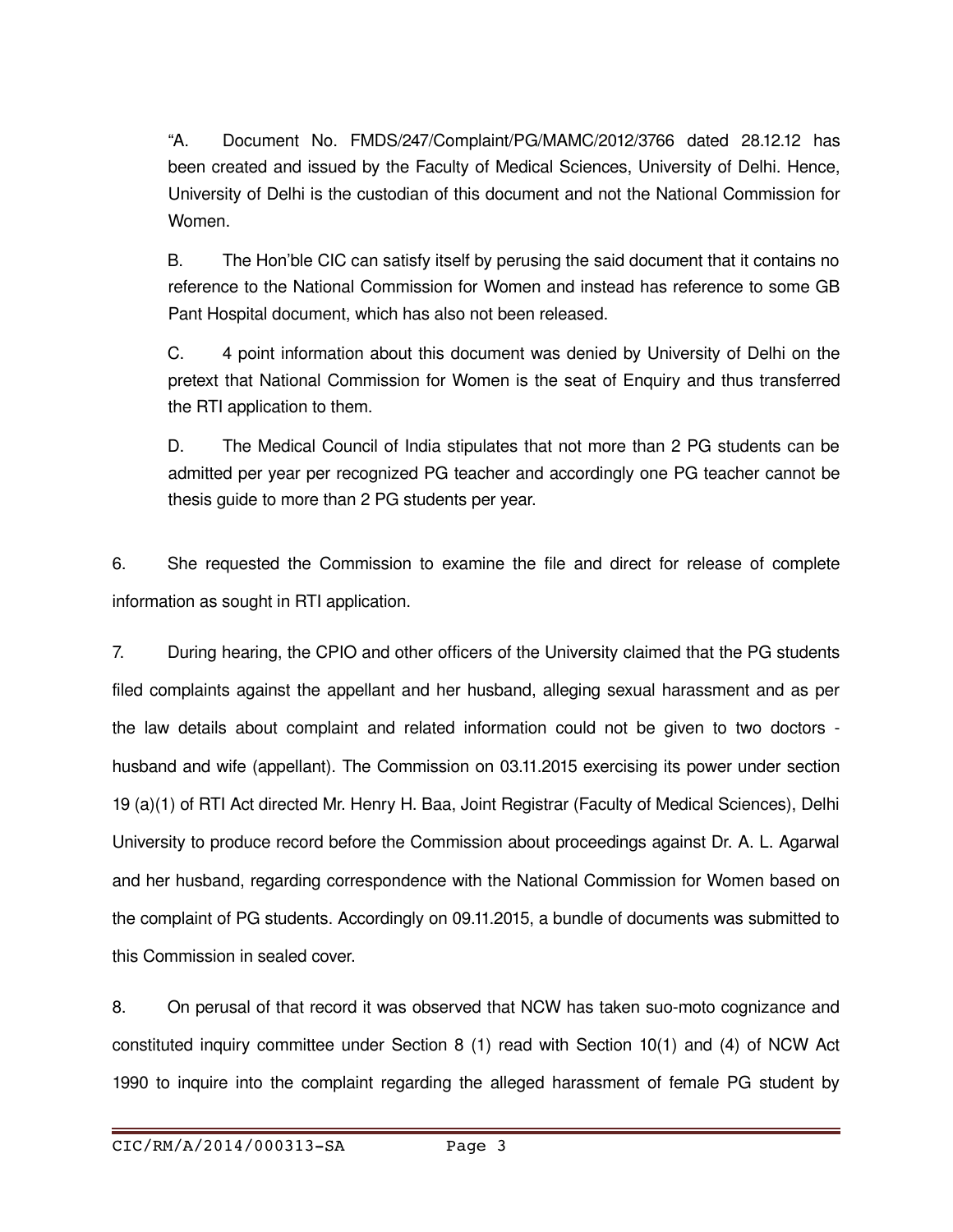Professors of Medical College, Delhi and also given recommendations like transfer of students from guidance of appellant and her husband to other professors. A note in the file of Delhi University (Faculty of Medical Sciences) refers to 09 students complaining with 23 allegations against Head and his wife of their department who were their thesis-guides. The note says the basic contention of allegations was about lack of training and education, verbal abuse and defying basic right of dignity of work which makes them worried to work in the department. The students were complaining against the present Head, alleging that he caused mental harassment, created vicious working atmosphere and continued the humiliating behaviour.

9. The note dated 28.12.2012 deals with complaint of harassment by both Dr. Sanjay Agarwal and Dr. Aruna Agarwal (husband and wife), and requested to transfer them in other Medical College. The Director of G. B. Pant Hospital has informed that both the husband and wife have been transferred. Most of that record is about attendance, leave and other related works of the students. In it there is a letter dated 26.12.2012, wherein the National Commission for Women asked the Secretary, Health and Family Welfare, GNCTD to ensure that alternate guide be provided to the complainant students in place of the alleged accused professor and his wife. NCW also recommended to ensure that strict action be taken in accordance with law against accused and suspend them immediately, since the demotion/transfer is not a punishment in this case. Dr. M. S. Bhatia, HOD of Psychiatry referred representation consisting of allegation of 'sexual harassment' against Dr. Sanjay Agarwal, and sought immediate action to suspend him.

10. This Commission found letter dated 22.11.2012 addressed to Dean (Faculty of Medical Sciences) submitted by 09 PG students requesting for transfer of Psychiatry PG students from G. B. Pant Hospital to other teaching institutes due to alleged continuing harassment of the students by Dr. Sanjay Agarwal and his wife Dr. Aruna Agarwal (appellant). Most of the allegations are about harassment by husband and wife together. The allegations made in 23 points do not consist any specific sexual harassment allegation against either Dr. Sanjay (husband) or Dr. Aruna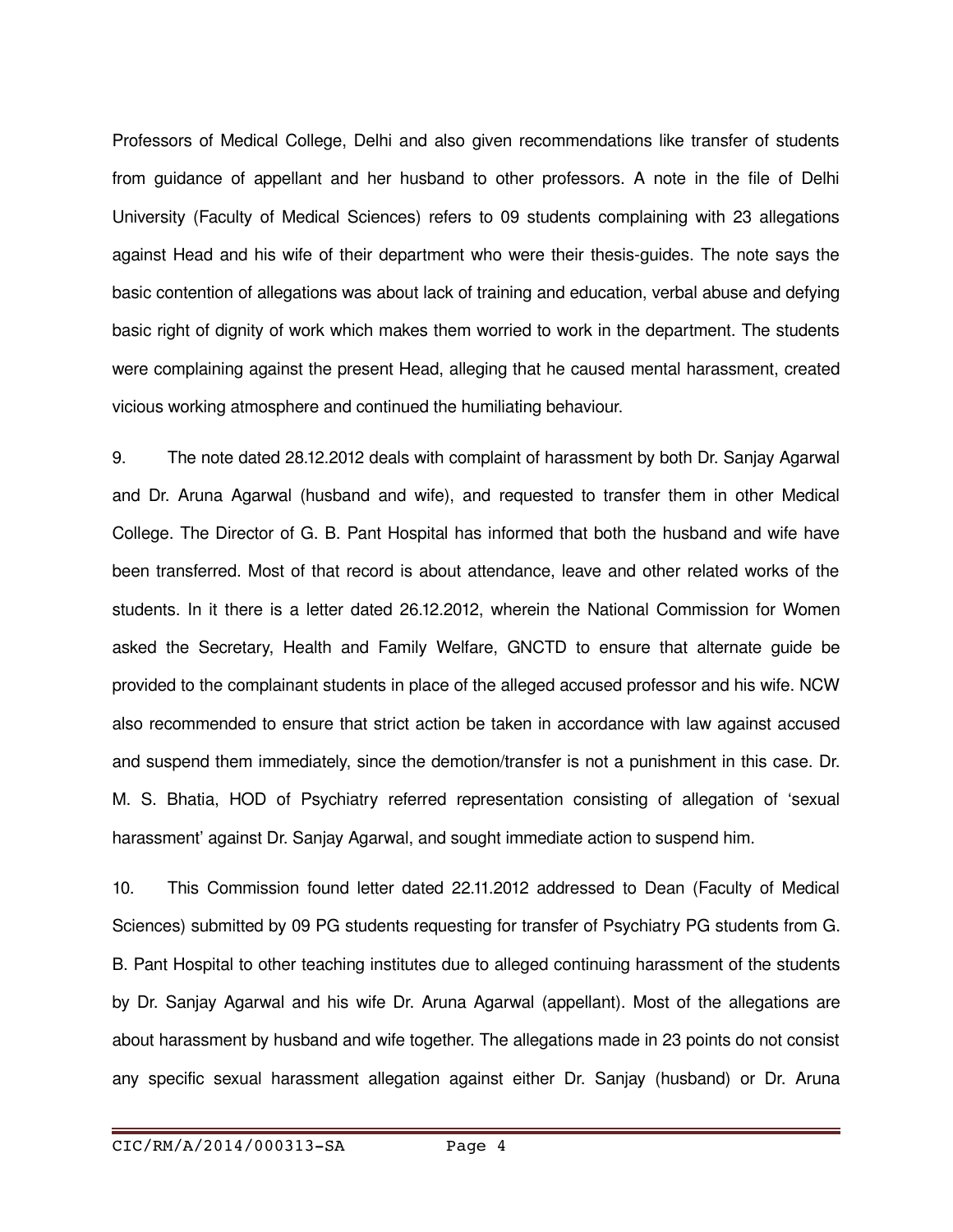Agarwal (wife) individually. Every allegation was made against both jointly. The complaints did not reveal any allegation that both of them together caused any 'sexual harassment'.

11. Letter No. 2 dated 04.01.2013 was written to the Dean by the same PG students. Out of 09 complaining students, three are male persons. The second letter also consists of harassment complaint against both husband and wife. There are similar letters of complaints against this couple. In spite of repeated deep scrutiny, the Commission could not locate any point of allegation related to sexual harassment.

12. The Commission located letter No. FMDA/247/Complaints/PG/MAMC/2012/ 3766 dated December, 28, 2012. This letter also contains no specific allegation of sexual harassment. This letter is about change of supervisor of certain students because of humiliating harassment. There is nothing that can be claimed as confidential in this letter. The appellant is seeking correspondence, file notings relating to this.

13. The Commission finds no exception in section 8 (1) of RTI Act, can enable the CPIO to deny copy of letter cited under point A & B, and under point C & D, she has simply asked for copy of rules which is also not hit by any provision of section 8. Assuming that this change of supervisor was the result of complaint by 9 PG students, which included male students also, against that husband and wife, there is nothing that prohibited disclosure of the same. The CPIO was not correct in alleging that the complaints by 09 students (both male and female) against husband and wife were of sexual harassment. The allegations are substantially of serious harassment, but there is no possibility of considering them as of sexual harassment.

14. The CPIO submitted to the Commission during hearing that the appellant's request for copy of complaint against him could not be given because the complaint included the charge of sexual harassment, and Section 16 of Sexual Harassment of Women at Workplace (Prevention, Prohibition and Redressal) Act, 2013, has prohibited such disclosure. He also claimed that Section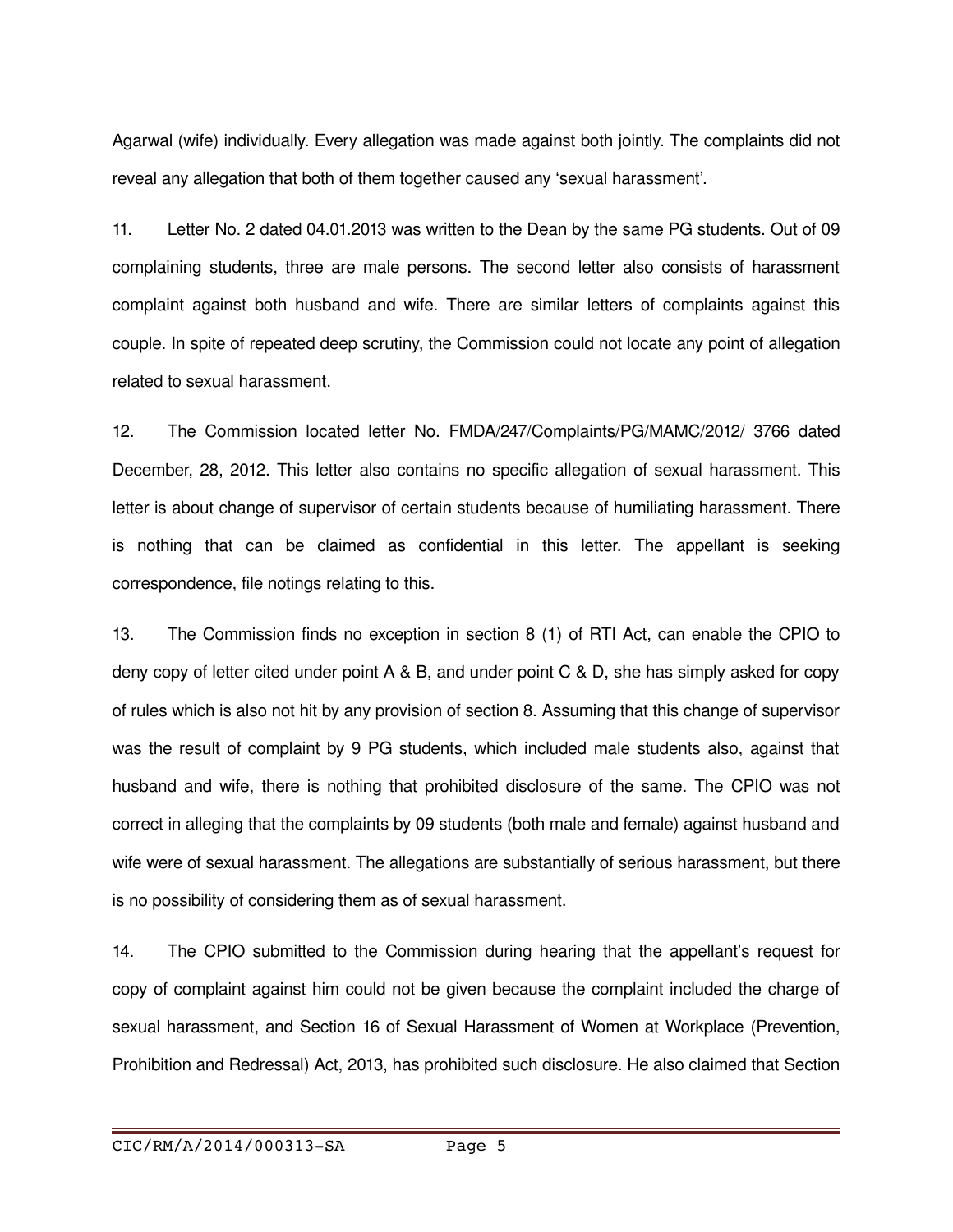16 specifically overrides RTI Act, 2005. The CPIO also contended that since the matter was seized by the National Commission for Women, the copy of the complaint could not be given.

#### DISCUSSION ON FACT AND ON RELEVANT PROVISIONS OF LAW:

15. Appellant is Dr. A. L. Agarwal, wife of Dr. Sanjay Agarwal, who is Head of Department, under whose supervision 09 P.G. students were researching. Complainants include both male and female students. They leveled allegation of harassment against both Dr. Sanjay Agarwal and his wife (Appellant). In this case students made allegations against female professor (appellant) also.

16. If the University considered the complaint as the sexual harassment it should have referred to Committee against Sexual Harassment of the College for inquiry, which is mandatory under 2013 enactment and the directives of Supreme Court. If they had not constituted committee prior to this complaint, they should have constituted, at least after such complaint is received. After study and verification of the records submitted in sealed cover, the Commission finds that the complaint of 09 students was not referred to the committee against sexual harassment, because the authority also was not sure whether the complaint disclosed any allegation in the nature of sexual harassment. However, serious allegations of harassment including use of inappropriate language and improper behaviour against husband and wife (appellant) were leveled. Though these allegations are of very serious proposition, no action was initiated immediately by public authority. Undoubtedly the National Commission for Women has enough authority and jurisdiction to inquire into the allegation made by 09 students, majority of who were women, irrespective of the nature of charges, whether sexual harassment or other harassment.

17. The Commission finds that NCW has issued directions, which were implemented by the Delhi University, such as transfer of students or change of supervisor. It is also a matter of fact that there was no recommendation by the National Commission for Women to refer the complaint to committee against Sexual Harassment. NCW did not recommend any action on that lines.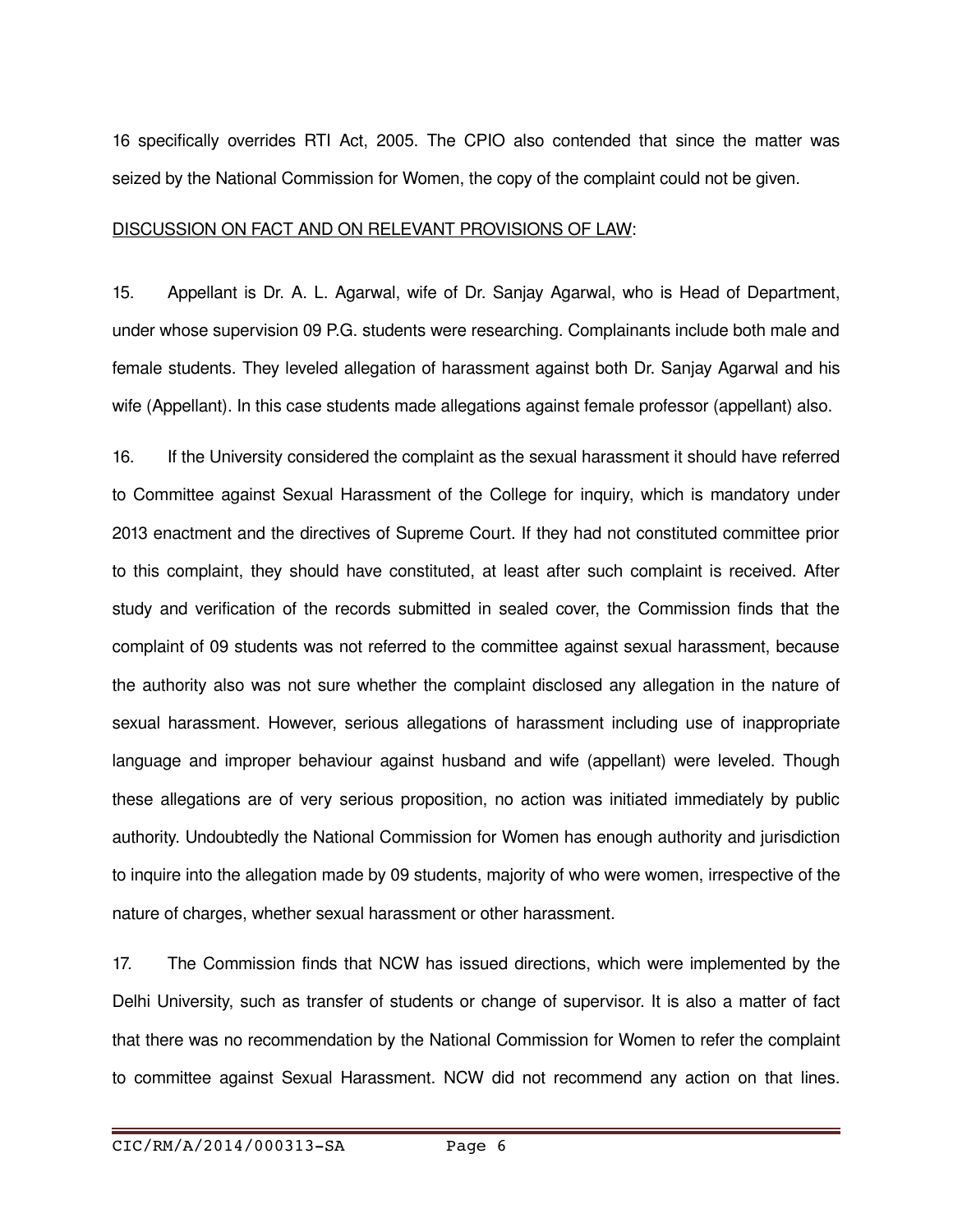When the complaint of 09 students cannot be considered as complaint of sexual harassment, the contention of the CPIO that it cannot be disclosed as per 2013 Law will totally fail. The Commission considers, after due study of the sealed file which includes recommendations of NCW, that the complaint is not in the nature of sexual harassment and that is why it was not referred to the committee against sexual harassment. No committee was constituted to inquire into this charge. There are no separate complaints against the appellant and her husband individually. The women students did not make sexual harassment allegations against male Doctor/Research Supervisor (husband of the appellant). Male students did not make any sexual harassment allegation against female Doctor (appellant). It is a joint complaint of 09 students made against a couple jointly on matters related to supervision of their research and humiliation.

18. The CPIO raised contention of prohibition of disclosure of complaint under section 16 of Sexual Harassment of Women in the Work Place (Prevention, Prohibition and Redressal) Act, 2013, which says :

"Notwithstanding anything contained in the Right to Information Act, 2005 the contents of the complaint made under section 9, the identity and addresses of the aggrieved women, respondent and witnesses, any information relating to conciliation and inquiry proceedings, recommendations of the Internal Committee or the Local Committee, as the case may be, and the action taken by the employer or the District Officer under the provisions of this Act shall not be published, communicated or made known to the public, press and media in any manner.

Provided that information may be disseminated regarding the justice secured to any victim of sexual harassment under this Act without disclosing the name, address, identity or any other particulars calculated to lead to the identification of the aggrieved woman and witnesses".

19. Section 16 prohibits undue publicity or publication of contents of the complaint made under section 9, identity and addresses of the aggrieved women etc. The section specifically says, it should not be published, communicated or made known to the public, press and media. This section does not prohibit the disclosure of certified copy of complaint to the person against whom complaint is made. The prohibition is against undue publicity among the public, press or media, which under any stretch of imagination can be extended to disclosure to the accused person.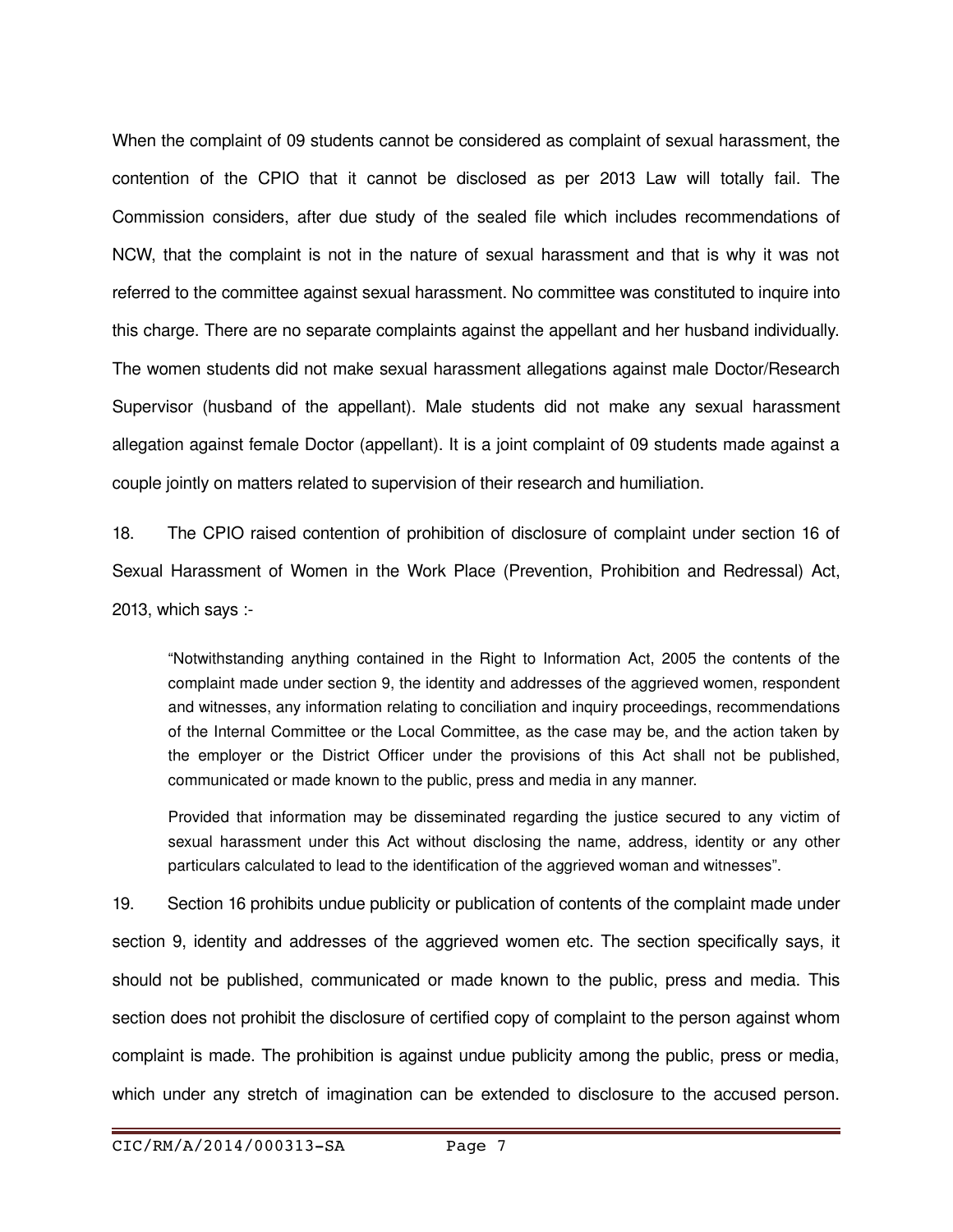Even if it is assumed that the complaint of PG students against supervising couple is of sexual harassment, the CPIO cannot deny the disclosure of the complaint related information or papers to the accused officer. It was not correct for CPIO to raise this kind of contention. The CPIO should have seen the rules and FAQs circulated by the DoPT to understand that officers accused of sexual harassment were entitled to have a copy of the sexual harassment complaint against them.

20. Department of Personnel and Training has circulated a set of Frequently Asked Questions (FAQs) and Answers on Sexual Harassment of Women at Working Place under circulation No. F.No.43012/5/2012ESTT.A in which at point No. 11 it is mentioned – "whether copy of the report should be given to the Charged Officer/Complainant"; Answer is 'Yes'.

Rule 7 (1) of Sexual Harassment of Women at Workplace (Prevention, Prohibition and Redressal) Rules, 2013 specifically stated that the complainant shall submit to the Complaints Committee, six copies of the complaint along with supporting documents and the name and addresses of the witnesses. Rule 7 (2) says, on receipt of the complaint, the Complaints Committee shall send one of the copies received from the aggrieved women under subrule (1) to the respondent, within a period of 7 working days. Rule 7 (4) mandates that Complaints Committee shall make inquiry into the complaint in accordance with the principles of natural justice. The principles of natural justice demand furnishing a copy of complaint to the charged officer.

21. Rule 7 reiterates the right of the complained person or accused charged officer or respondent in sexual harassment case to have the copy of the complaint as received by the Complaints Committee from the complainant. Thus, it is clear that the appellant and her husband are entitled to have copy of the complaint, even if it is assumed that the complaint is in the nature of sexual harassment.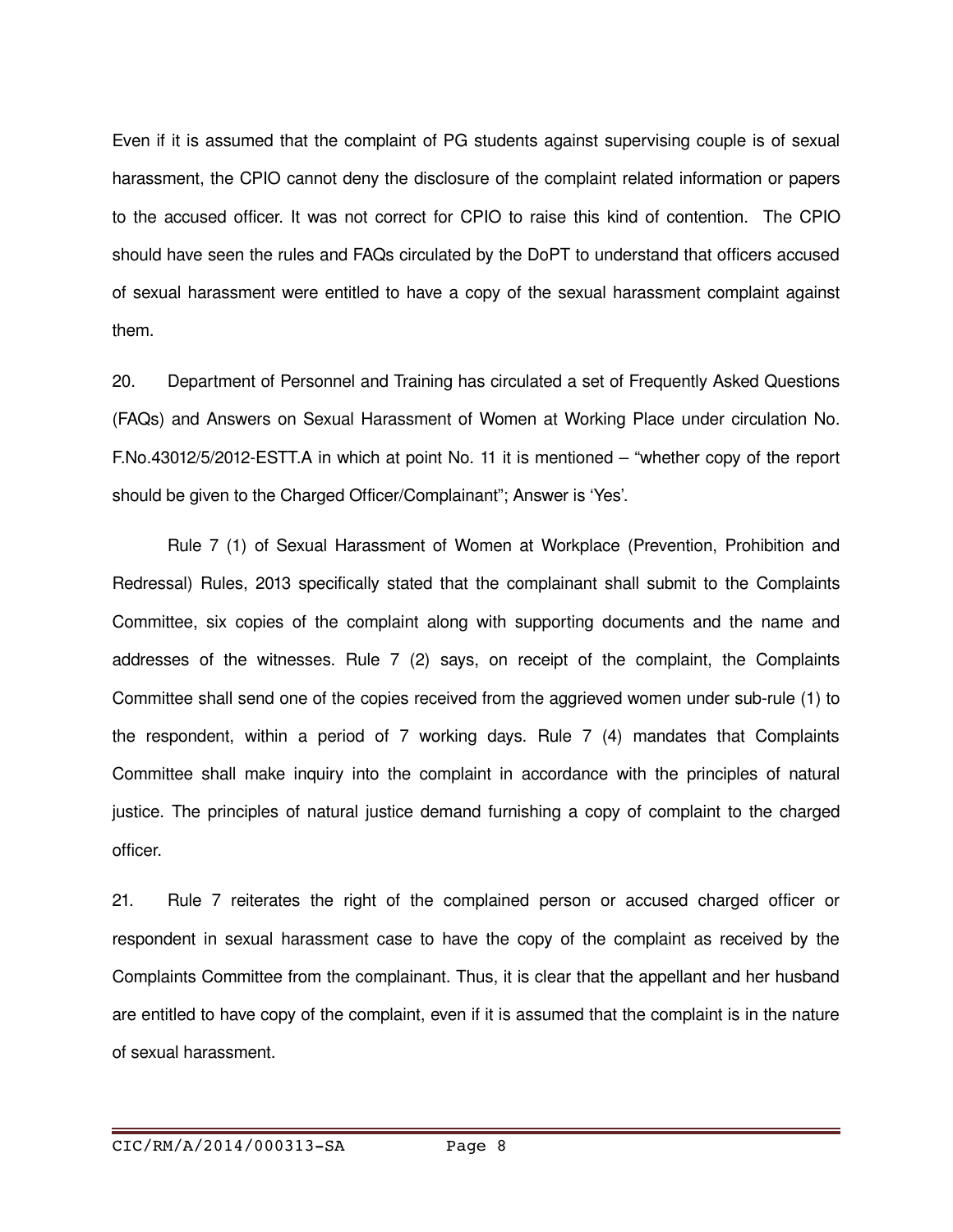22. The CPIO in his written response claimed that information sought cannot be given as per the section 8 (1) (g), (j) and (e). Section 8 (1) (g) claiming that such disclosure would endanger the life or physical safety of any person etc. The CPIO could not produce any evidence to show that appellant and her husband did not know the identity of research scholars whom they were guiding and that such disclosure would endanger physical safety. The CPIO's claim for exemption under Section 8 (1) (j) also does not stand, because information does not relate to personal information of anybody. Moreover, information sought is relating to public activity of two Professors and there is a public interest in proving or disproving the allegation of harassment. It is not possible for the charged officers to make their case, or defend them against allegation if the allegation is not known to him. The complaint of sexual harassment is not a secret document for charged officer. There is statutory responsibility on the part of the public authority to verify the truth of the allegation in a properly conducted inquiry. In this case, the public authority has not initiated any inquiry against the appellant and her husband, and thus it is not entitled to invoke this exemption/exception. Thirdly, the CPIO has claimed exemption under section 8 (1) (e) saying the information was received in fiduciary capacity. This is most fallacious contention. PG students did not give any secret information or did not ask the authorities to keep the information confidential, but they made a complaint and wanted the authorities to act on that. This is not information, but a complaint required to be inquired into. The public authority like University, in this case has not conducted any inquiry into the allegation, but wrongly claimed that the 'complaint' is personal or fiduciary information and illegally denied the same to the officers who were accused.

23. The Commission finds that Delhi University has not performed its responsibility; it has not inquired into the serious charge/ allegation of harassment against the appellant and her husband, though university acted on the recommendation of NCW. The Commission also finds that the public authority did not take enough interest in performing its duty in examining the real/substantial nature of the complaint of 09 P.G. students, whether it reveals the character of sexual harassment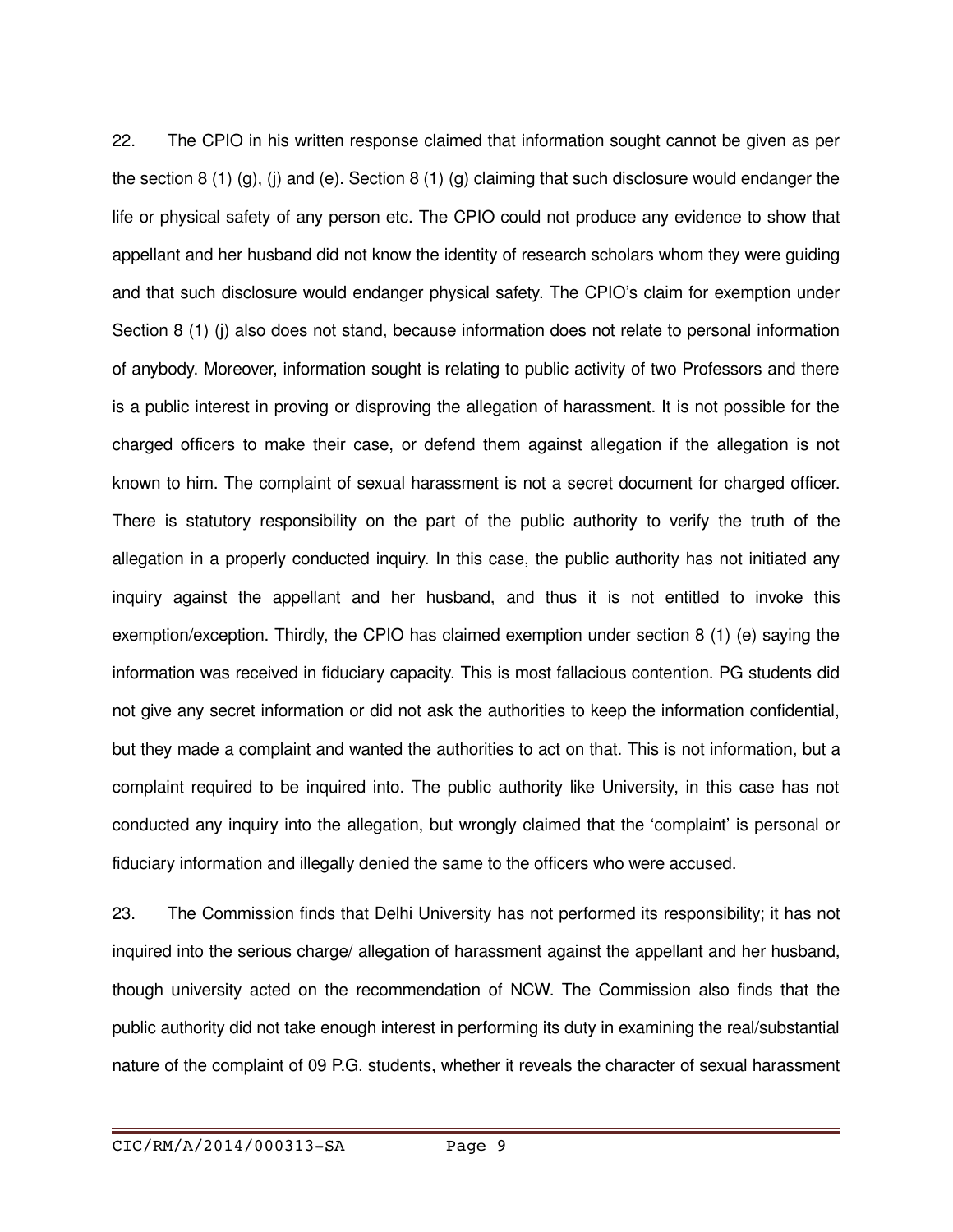or not. If they sincerely found the allegations were of sexual harassment nature, they had a duty of referring them to Committee against Sexual Harassment, which they abdicated. They have simply passed on the matter to the NCW and were waiting for its instructions.

24. In addition to the inquiry done by NCW, Delhi University should have performed its legal obligations in the interest of students, good administration and public interest and inquired into the allegation to establish the fact and take necessary action against wrong doers, if any. All the defenses claimed by the CPIO in his written response and contentions during hearing failed due to reasons discussed above and the Commission holds as follows:

- a) The Complaint filed by three male and six female PG students against Dr. Sanjay Agarwal and his wife Dr. Aruna Agarwal is not of sexual harassment but of serious harassment, which do not attract any provision of Sexual Harassment of Women at Workplace (Prevention, Prohibition and Redressal) Act, 2013.
- b) Even if assumed that the complaint in this case discloses possibility of sexual harassment charge, Section 16 of Sexual Harassment of Women at Workplace (Prevention, Prohibition and Redressal) Act, 2013 does not prohibit sharing of the copy of complaint with the complained officers.
- c) Public authority should read Section 16 of Sexual Harassment of Women at Workplace (Prevention, Prohibition and Redressal) Act, 2013 along with the rules made under this Act and circulars of DoPT which specifically direct them to provide a copy of sexual harassment complaint to charged officer.
- d) Principles of natural justice demand that the copy of the complaint must be given to the accused officer so that he would get ample opportunity to defend the charge made against him.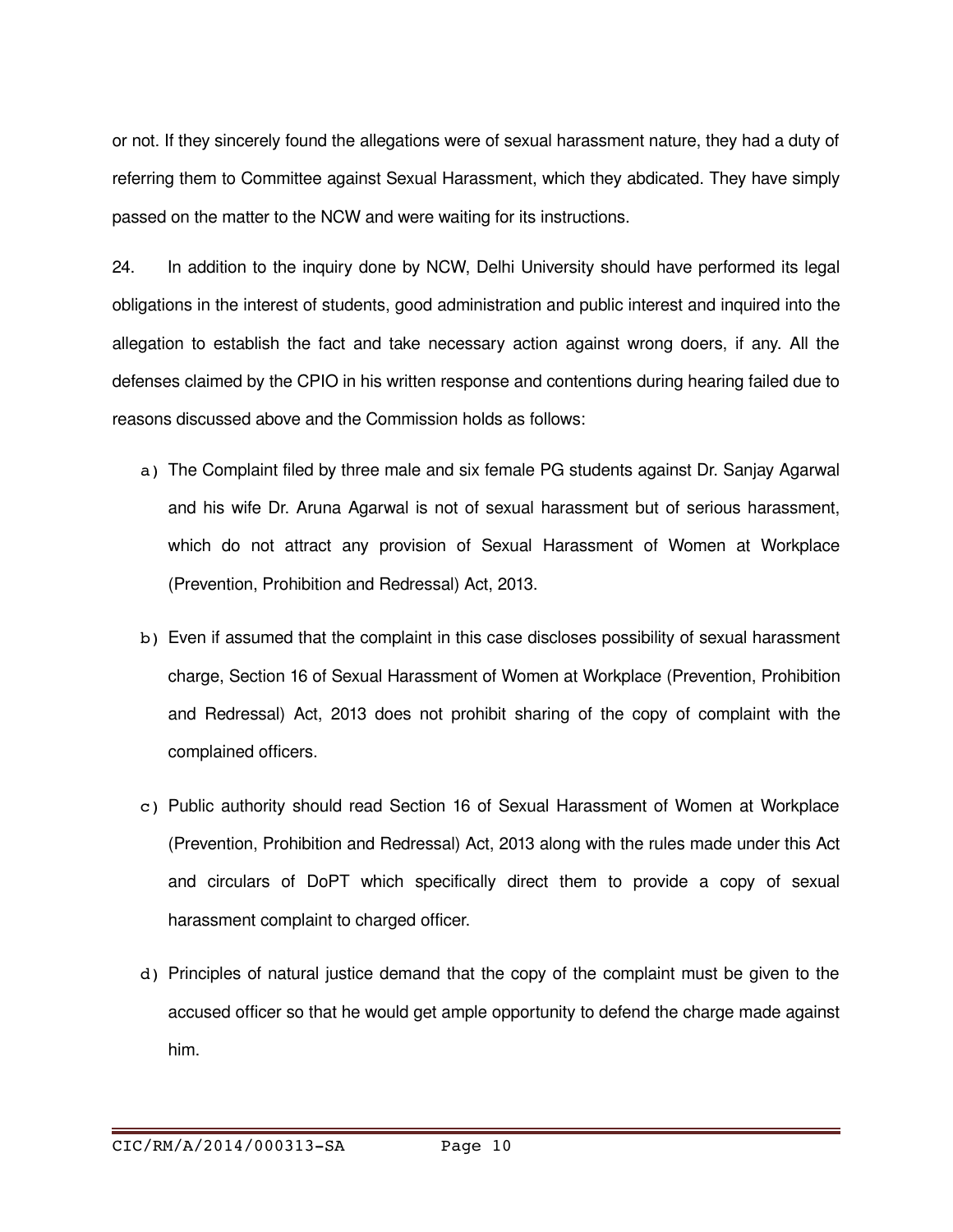- e) It is absolutely irrelevant and wrong to assume that disclosing identity of complainants to the complained officer would endanger the life of complainants, when the complainants were PG students researching under the supervision of the complained doctors.
- f) It is absolutely wrong to consider the complaint given to authorities for taking action as information given in fiduciary relationship.
- g) Invoking irrelevant provisions of exceptions, wrongly assuming the complaint as sexual harassment complaint and wrongly interpreting Section 16 of Sexual Harassment of Women at Workplace (Prevention, Prohibition and Redressal) Act, 2013 by the public authority do not reflect any good faith on the part of CPIO and other officers but show that they are unreasonably not interested in sharing any information with the appellant and her husband.

25. Hence the Commission directs CPIO to furnish the certified copies as sought under point A, B, C, & D, within 20 days from the date of receipt of this order. The Commission also directs the respondent authority to take back the sealed file from the Commission, under acknowledgement.

> (M. Sridhar Acharyulu) Information Commissioner

Authenticated true copy

(U.C.Joshi) Deputy Secretary

Address of the parties :